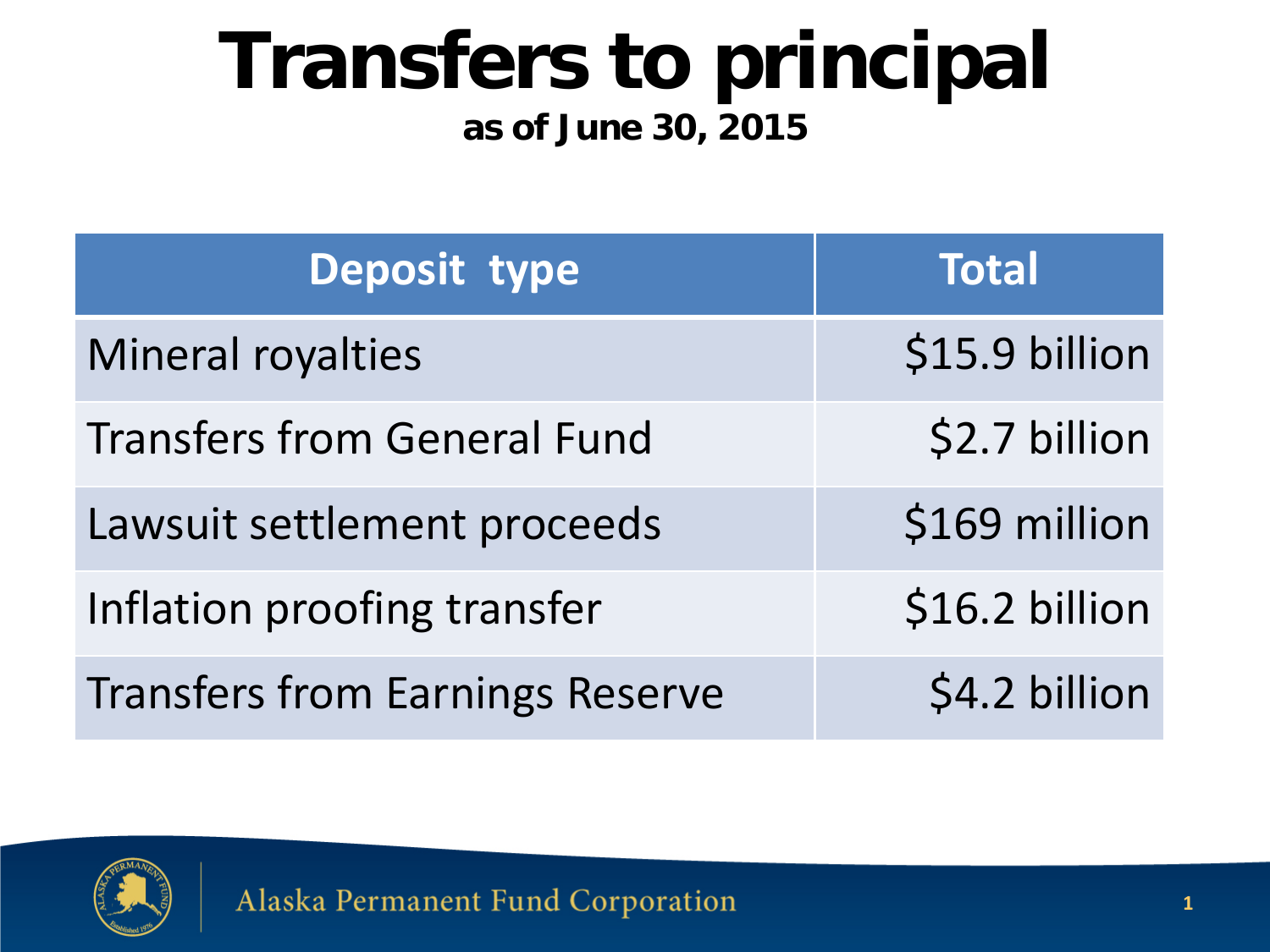### **The Alaska Constitution**

Article IX, Section 15 Alaska Permanent Fund

Section 15. Alaska Permanent Fund

At least twenty-five percent of all mineral lease rentals, royalties, royalty sale proceeds, federal mineral revenue sharing payments and bonuses received by the State shall be placed in a permanent fund, the principal of which shall be used only for those incomeproducing investments specifically designated by law as eligible for permanent fund investments. All income from the permanent fund shall be deposited in the general fund unless otherwise provided by law [Effective February 21, 1977].

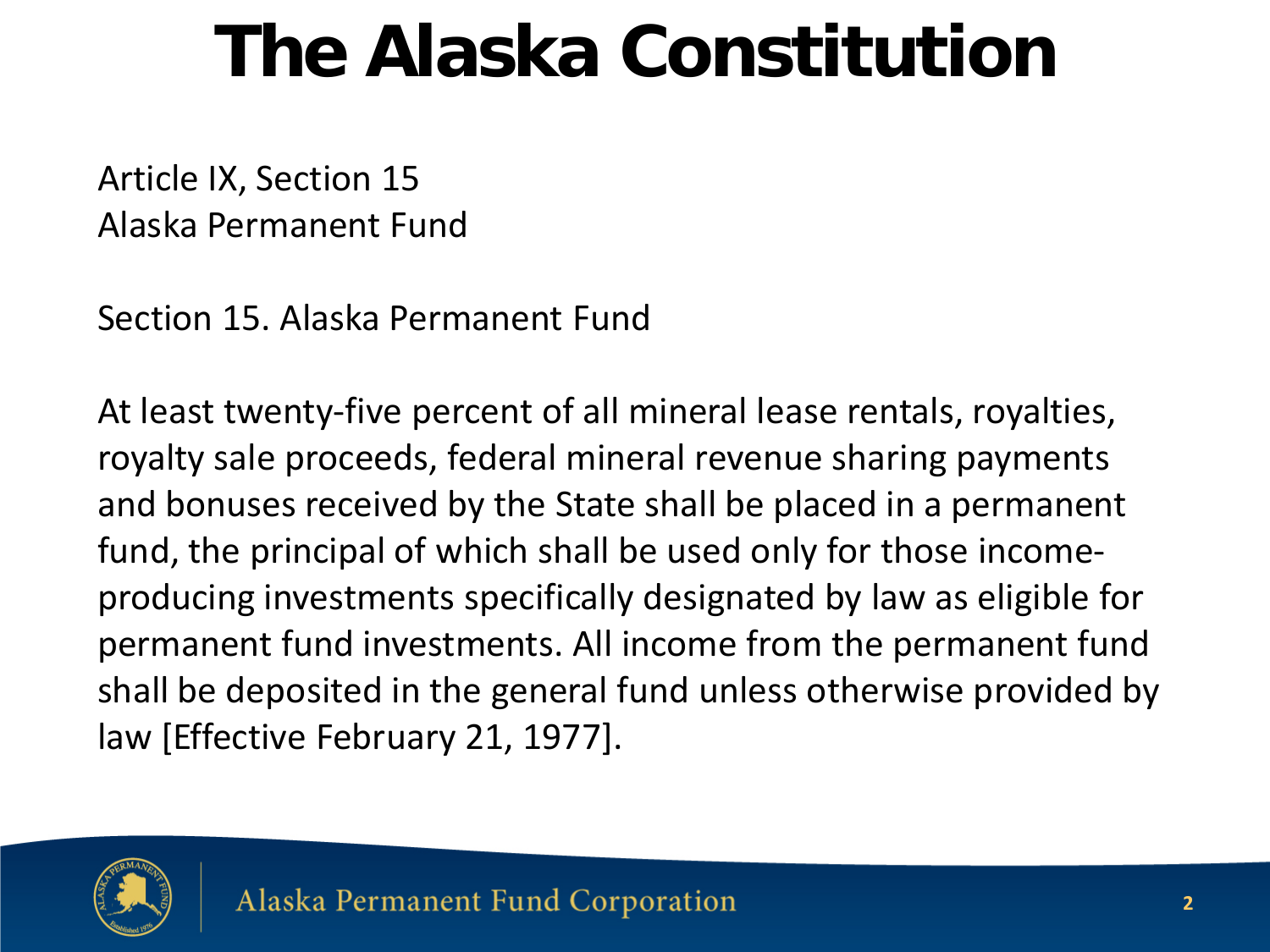# **Statutory findings**

#### **Section 37.13.020. Findings.**

The people of the state, by constitutional amendment, have required the placement of at least 25 percent of all mineral lease rentals, royalties, royalty sale proceeds, and federal mineral revenue sharing payments and bonuses received by the state into a permanent fund. The legislature finds with respect to the fund that

(1) the fund should provide a means of conserving a portion of the state's revenue from mineral resources to benefit all generations of Alaskans;

(2) the fund's goal should be to maintain safety of principal while maximizing total return;

(3) the fund should be used as a savings device managed to allow the maximum use of disposable income from the fund for purposes designated by law.